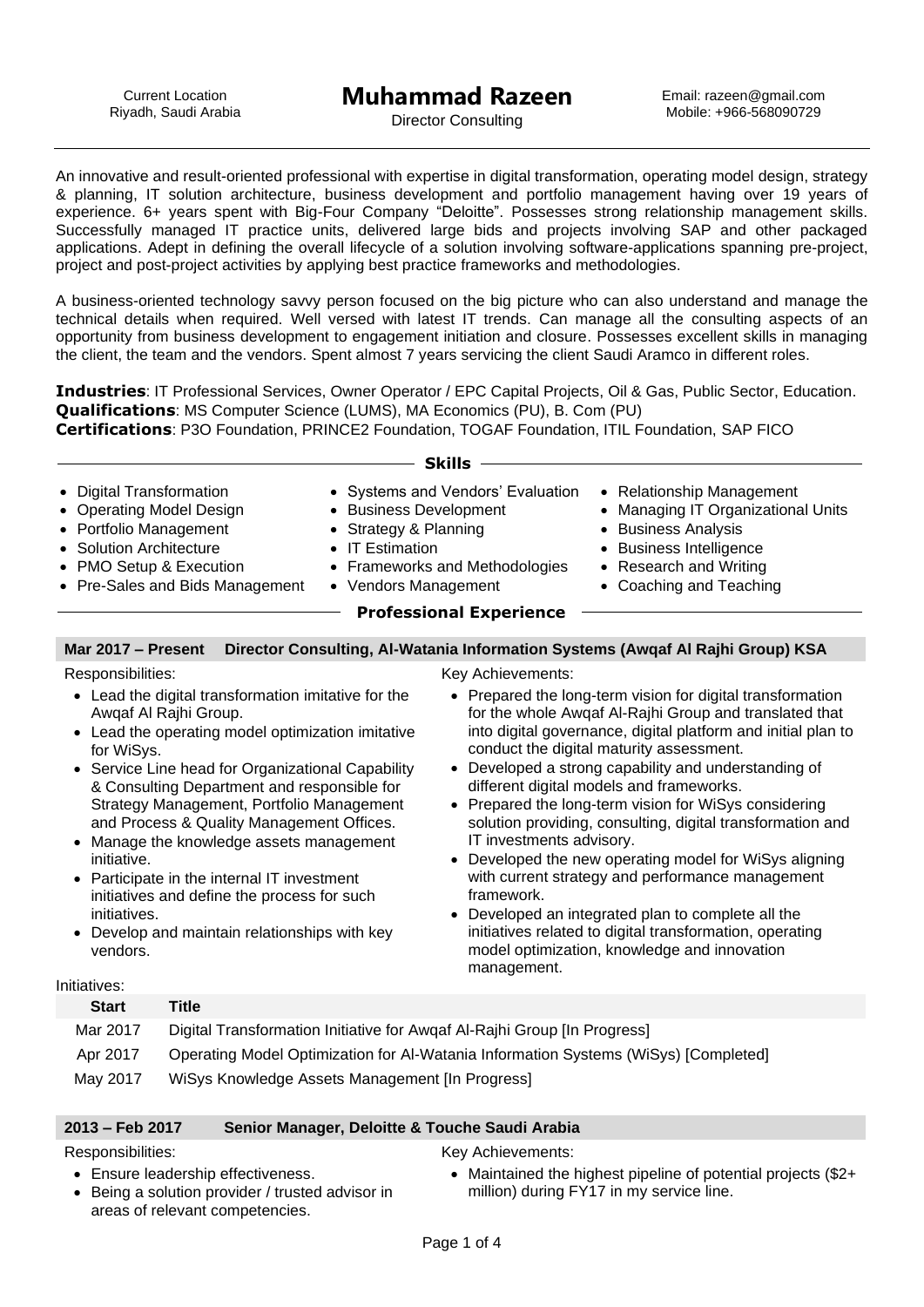- Create strong impact at client side resulting in sales & revenue generation.
- Establish industry, market and firm knowledge and insight.
- Develop and maintain key relationships with the clients and the vendors.
- Ensure service excellence.
- Develop and nurture others.
- Played the role of methods & tools lead for the Middle East and successfully delivered the Deloitte One initiative and received special appreciation from Global technology head.
- Established the operating model for SAP practice at Deloitte Middle East.
- Defined a reusable model to for estimating & pricing large IT implementation project. It was used for a project worth \$80+ million.

### Key Projects:

| Aug 2016 | SAP KSA Rollout Project; Role: Project Manager at a leading manufacturer of implants and<br>biomedical instruments (based in US & Switzerland).          |
|----------|----------------------------------------------------------------------------------------------------------------------------------------------------------|
| May 2016 | Development of Enterprise Architecture (EA) Policy, Standards and Procedures; Role: EA Subject<br>Matter Expert for Bank Al-Bilad KSA.                   |
| Apr 2016 | IT Procedures Development; Role: IT Subject Matter Expert for Arabian Centers (ACCL) KSA                                                                 |
| Feb 2016 | SAP Program Office Management (PMO) Design & Setup; Role: Solution Architect / Project<br>Manager for Al Watania Information System (Wi-Sys) KSA.        |
| Oct 2015 | Best of Enterprise Applications Platform; Role: SAP SME for Electric Holding Co. (EHC) Oman.                                                             |
| Dec 2014 | EPM (Enterprise Project Management) Project: Solution Architecture Support and QA; Role:<br>Technical Solution Architect and Team Lead for Saudi Aramco. |
| Oct 2013 | EPM Project: Solution Architecture Optimization; Role: Technical Solution Architect and QA Lead for<br>Saudi Aramco.                                     |

## **2010 – 2012 Manager, Deloitte & Touche Saudi Arabia**

#### Responsibilities:

- Ensure management excellence.
- Provide exceptional stakeholder management and service excellence.
- Demonstrate solution expertise.
- Demonstrate distinction from peer group for impact and positive contribution.
- Developing client relationships whilst on engagements.

#### Key Achievements:

- Worked on an opportunity from RFI stage, led the proposal development and won the project (\$9+ million) which was the largest technology project for Deloitte.
- Recognized as extra-ordinary professional at client side and promoted from consultant to architect grade on the project.
- Initiated the SAP practice development activities in the organization which were base for further work.

#### Key Projects:

- Mar 2013 EPM Project: Software Selection & Proposal Development; Role: Technical Solution Architect for Saudi Aramco.
- Oct 2012 EPM Project: Target Operating Model Development Phase; Role: Technical Solution Architect for Saudi Aramco.
- Apr 2012 EPM Project: Project Planning Phase; Role: PMO Lead for Saudi Aramco.
- Jul 2011 National Databank Project; Role: PMO/Technology Consultant for General Authority for Statistics, Saudi Arabia.

## **2008 – 2010 Managing Consultant, EJADA Systems Saudi Arabia**

#### Responsibilities:

- Establish and maintain the technical and program management office to manage the IT application development projects.
- Hire and coach the resources to service the clients in Eastern province.
- Lead pre-sales activities from technical perspective.
- Play the role of delivery manager and solution architect for the bids & projects.
- Contributed to win around \$8 million worth of business for the company through bids/proposal development.
- Developed more than 20 project proposals for the company with a hit ratio of 50% for overall project winning and 90% for technical qualification.
- Delivered two major SAP projects proposals; one worth \$20+ million, other worth \$10+ million.
- Prepared the blueprint of "SAP Practice at EJADA".
- Got the company pre-qualified at SABIC for .NET and SharePoint projects.
- Established a resource management system for national (Saudi) resources which helped the company maintain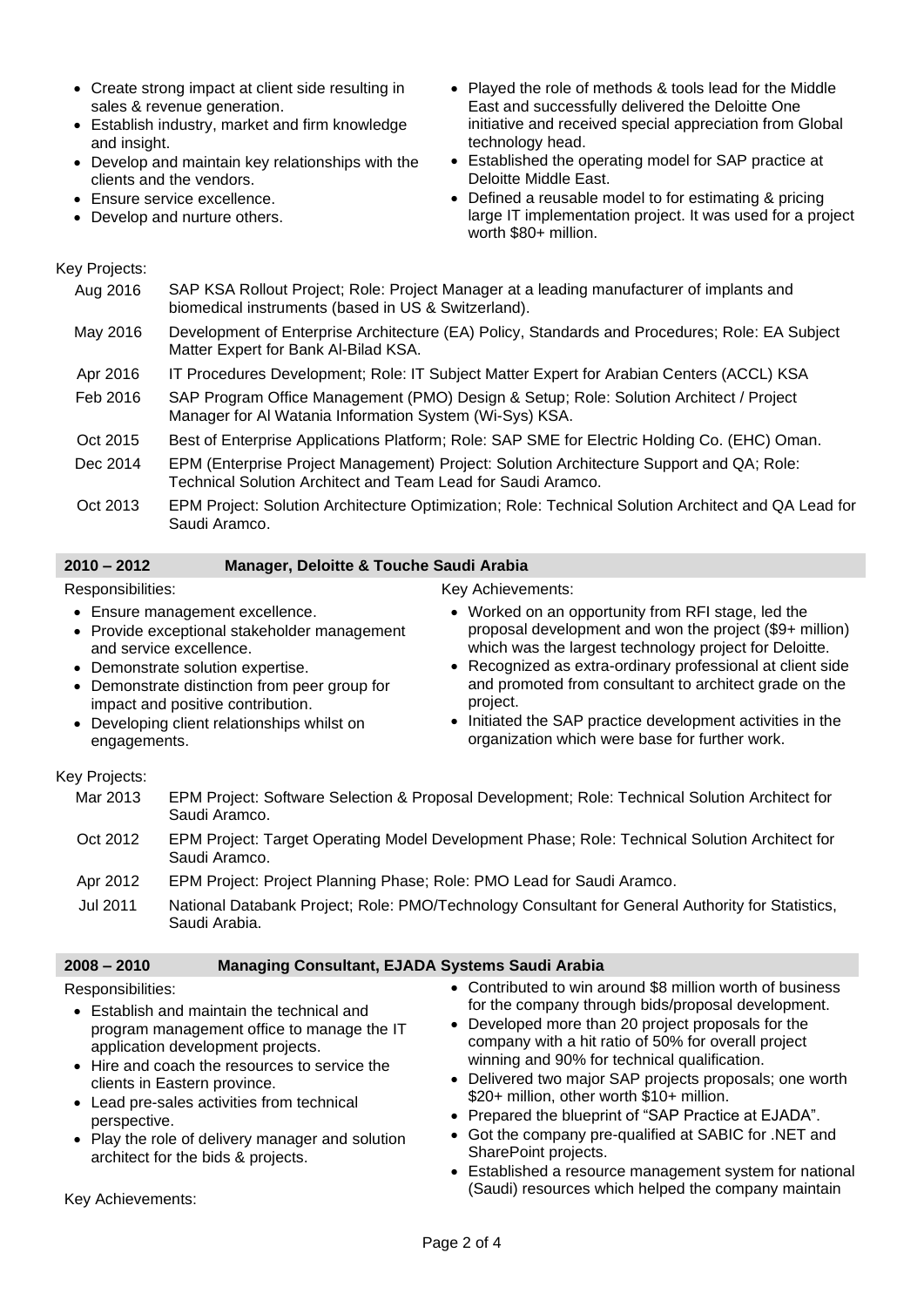• Established the PMO for SAP projects and supervised the attainment of CMMi level 3 for the company.

the required Saudization percentage on Saudi Aramco projects.

# Key Projects: Saudi Aramco 2010, SAP Healthcare Business Intelligence Dashboard, Role: Delivery Manager. 2009, SAP Business Intelligence B2B Dashboard Reporting, Role: Delivery Manager. 2009, Establishment of the PMO, Role: Solution Architect. 2009, SAP Land Records Management System, Role: Delivery Manager. Saudi Railways 2008, Online Passengers Reservation and Ticketing and Cargo Information System, Role: Solution Architect / Project Manager.

| 2005 – 2010 | Senior Consultant, EJADA Systems Saudi Arabia |
|-------------|-----------------------------------------------|
|             |                                               |

## Responsibilities:

- Support the development of proposals and presale activities.
- Help establish the SAP practice in the organization.
- Provide the project management expertise for executing SAP projects.
- Help hiring the resources for the practice in the Eastern province.

## Key Achievements:

- Helped win the first SAP projects for the organization which started the application development delivery business in the Eastern province.
- Delivered the initial projects at Saudi Aramco with high quality which improved EJADA's image and contributed for winning further business.
- Coordinated and help prepare the pre-qualification for IT applications development contract at Saudi Aramco in 2007 which enabled the company to receive RFPs of worth SAR 100 million each year for 7 years.

## Key Projects:

Saudi Aramco 2008, SAP Hydrocarbon Information System, Role: Solution Architect / Project Manager. 2007, SAP Shipshore Comparison Re-Design Project, Role: Project Manager. 2006, SAP BW Training Historical Data Migration Project, Role: Project Manager.

## **Apr to Jul 2005 Projects Lead, Millat Tractors Limited (MTL) Pakistan**

MTL is the top tractor and agricultural products manufacturing (public limited) company in Pakistan. Hired as project lead to deliver two projects. Performed the role of solution architect and project lead for these projects at IT department. Initially developed the project plans, hired the team and successfully delivered the projects:

- SAP GAP Analysis Project.
- MTL Business Intelligence/Data Warehouse Project (using Microsoft & Oracle BI platforms).

## **2002 – 2005 Senior Research Associate, Al-Khwarizmi Institute – UET Pakistan**

Started working as research associate and then promoted to senior research associate in 2003. The organization is a prestigious research organization in Pakistan. It is an institute for advanced and high quality applied research working in collaboration with industries and other academic institutions on national and international levels. Performed the following activities at this organization:

- Identified the research issues in the area of digital rights management applications and analyzed the current systems.
- Prepared proposals for research projects and grants.
- Analyzed current techniques and algorithms in the said domain and develop new algorithms.
- Used Java to implement the solutions.
- Won research grant of PKR 7.2 million for the project "Development of a DRM System based on Pakistani needs".
- Published 3 research papers in international conferences (details of papers provided at the last of this CV).
- Spent one year as Ph.D. scholar.

## **2001 – 2002 Faculty Member, PCIT – Punjab Group of Colleges Pakistan**

Designed and taught different courses to graduate level students. Also supervised several final year projects.

- Courses Taught: Software Engineering, Object-Oriented Systems Analysis and Design using UML, Distributed Object-Oriented Technology (RMI, CORBA, and J2EE), Java Programming, Web Programming using JSP.
- Projects Supervised: Students Admission and Registration System, Simulation of a Web-based PKI System, Online Examination System. Used Java, J2EE and JSP for implementation.